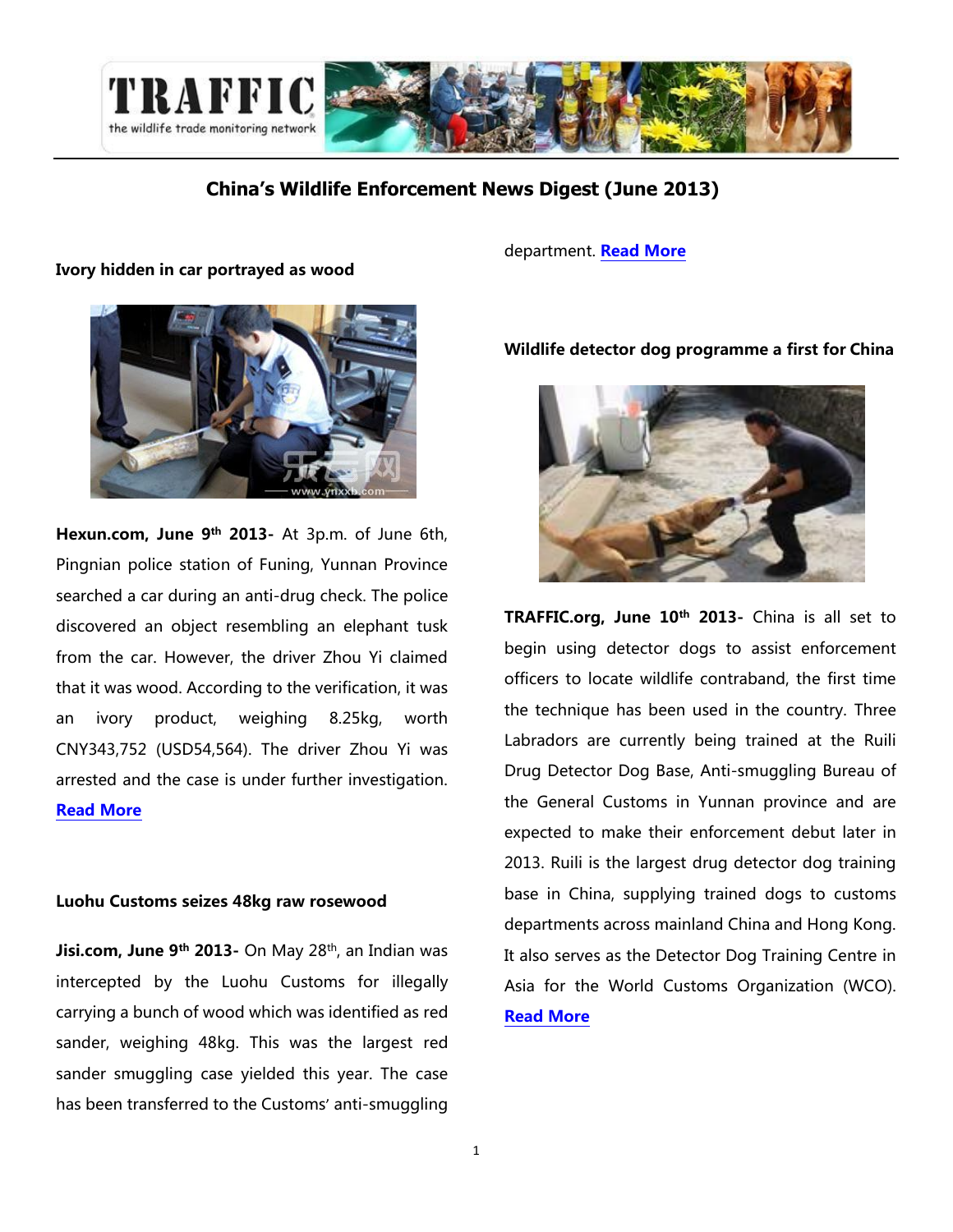

## SASAC requires Central enterprises strengthen wildlife conservation education

Chinatibetnews.com, June 13th 2013- Recently, the State-owned Assets Supervision and Administration Commission of the State Council (SASAC) issued a circular advocating Central enterprises to strengthen the education toward staffs involved in the foreign affairs of Wildlife Conservation, in order to maintain international image, including enhancing the advocacy of the CITES and other relevant wildlife conservation knowledge, as well as raising the awareness of eco-environment protection. Read

[More](http://www.chinatibetnews.com/caijing/2013-06/13/content_1234193.htm)

# Instrument processer detained for illegally transporting python skins

Forestry.gov.cn, June 13th 2013- On 3rd September 2012, during routine inspection, Pingxiang Border Police seized 81 python skins at Bantou Checkpoint of Nanyou Highway from a truck (plated Gui FB\*\*91) bound to Guangdong Province. It was said that the suspect Zhou runs a business of Urheen. He purchased python skins from other countries because the domestic market was strictly controlled. The suspect Zhou has been detained for illegally transporting endangered species. **[Read More](http://www.forestry.gov.cn/bhxh/651/content-608251.html)** 

### Xishuangbanna yields wildlife smuggling case

Jisi.gov.cn, June 14<sup>th</sup> 2013- Recently, Xishuangbanna Border Police of Yunnan Province detected 5 monitor lizards, 8 big-headed turtles, and arrested a suspect. The smuggling case has been transferred to the Mongla Forest Police. [Read More](http://www.jisi.gov.cn/News/szsm/yunnan/201306/20130614102037_9409.html)

# Huanggang Customs seizes 4 kg of pangolin scales

**Cqn.com.cn, June 14th 2013-** On May 24th, Huanggang Inspection and Quarantine Bureau of Shenzhen uncovered 4kg of pangolin scales from a passenger who claimed that the scales were purchased in Pakistan, worth CNY80,000 (USD12,698). As he failed to offer any official permit, the confiscation has been transferred to the Huanggang Customs. **[Read More](http://www.cqn.com.cn/news/zggmsb/disan/726171.html)** 

Traditional medicine industry strengthens commitment to protect endangered species

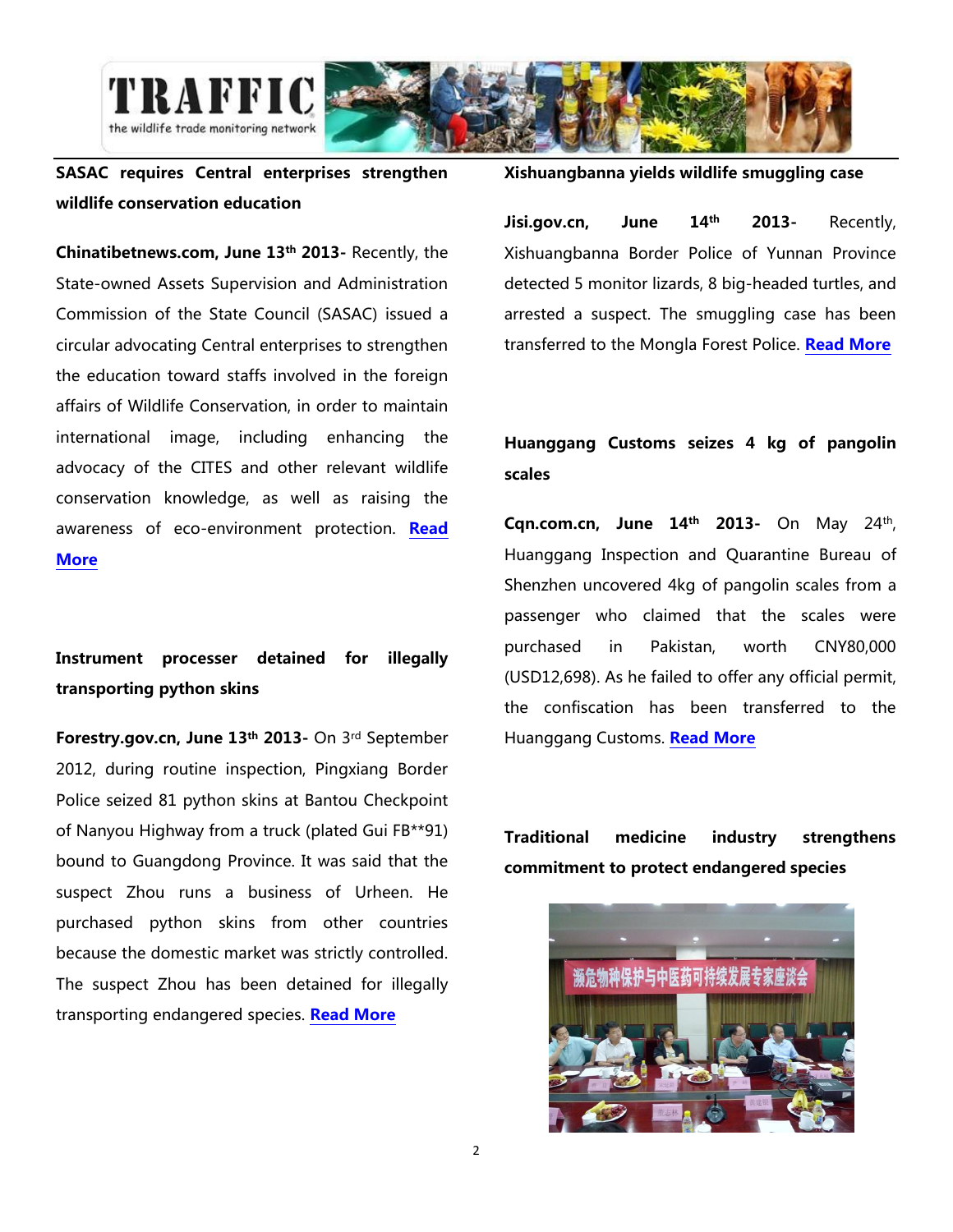

TRAFFICChina.org, June 14th 2013- Representatives from the traditional Chinese medicine (TCM) and traditional Tibetan medicine (TTM) industry met last week in Beijing to discuss how they can help further protect species with a high medicinal value and to reaffirm their commitment not to use parts from Tigers and other endangered animals. They were joined by academic institutions and conservation organizations at a symposium on Endangered Species Conservation and Sustainable Development of TCM jointly hosted by TRAFFIC, the China Wildlife Conservation Association (CWCA), and the World Federation of Chinese Medicine Societies (WFCMS). [Read More](http://www.trafficchina.org/node/132)

# 213 bear paws discovered by Chinese customs along CN-RU borders



Jisi.gov.cn, June 17<sup>th</sup> 2013- On May 22<sup>nd</sup>, a total of 213 smuggled bear paws were confiscated by China's Customs officials in Manzhouli of North China's Inner Mongolia autonomous region. The bear paws were smuggled from Russia and discovered in the tires of a Russian passenger van trying to enter China. To date, this is the biggest bear paw smuggling case in China. Two Russian suspects have been detained by police, and are awaiting trial. [Read More](http://www.jisi.gov.cn/News/szsm/nmg/201306/20130617100501_9417.html)

## Fangchenggang border seizes 6.5 tons of nationally protected animals

**Legaldaily.com.cn, June 17<sup>th</sup> 2013**- On June  $15<sup>th</sup>$ , Fangchanggang Border Police, Guangxi Province came across a large nationally protected animals smuggling case. 6.5 tons of wild animals, including Chinese water snakes, cobras, and tortoises, were found in 160 boxes and seized from a van. The confiscation has been transferred to the local forestry department on June 16<sup>th</sup>. **[Read More](http://www.legaldaily.com.cn/index/content/2013-06/17/content_4563349.htm?node=20908)** 

# A bunch of nationally protected animals seized in Xishangbanna

Yunnan.cn, June 18<sup>th</sup> 2013- On the morning of June 17<sup>th</sup>, according to the report, Mengla police intercepted a motorcycle, which was from the neighboring country and was carrying 8 monitor lizards, 36 big-headed turtles, and 2 pangolins. Read **[More](http://xsbn.yunnan.cn/html/2013-06/18/content_2772322.htm)**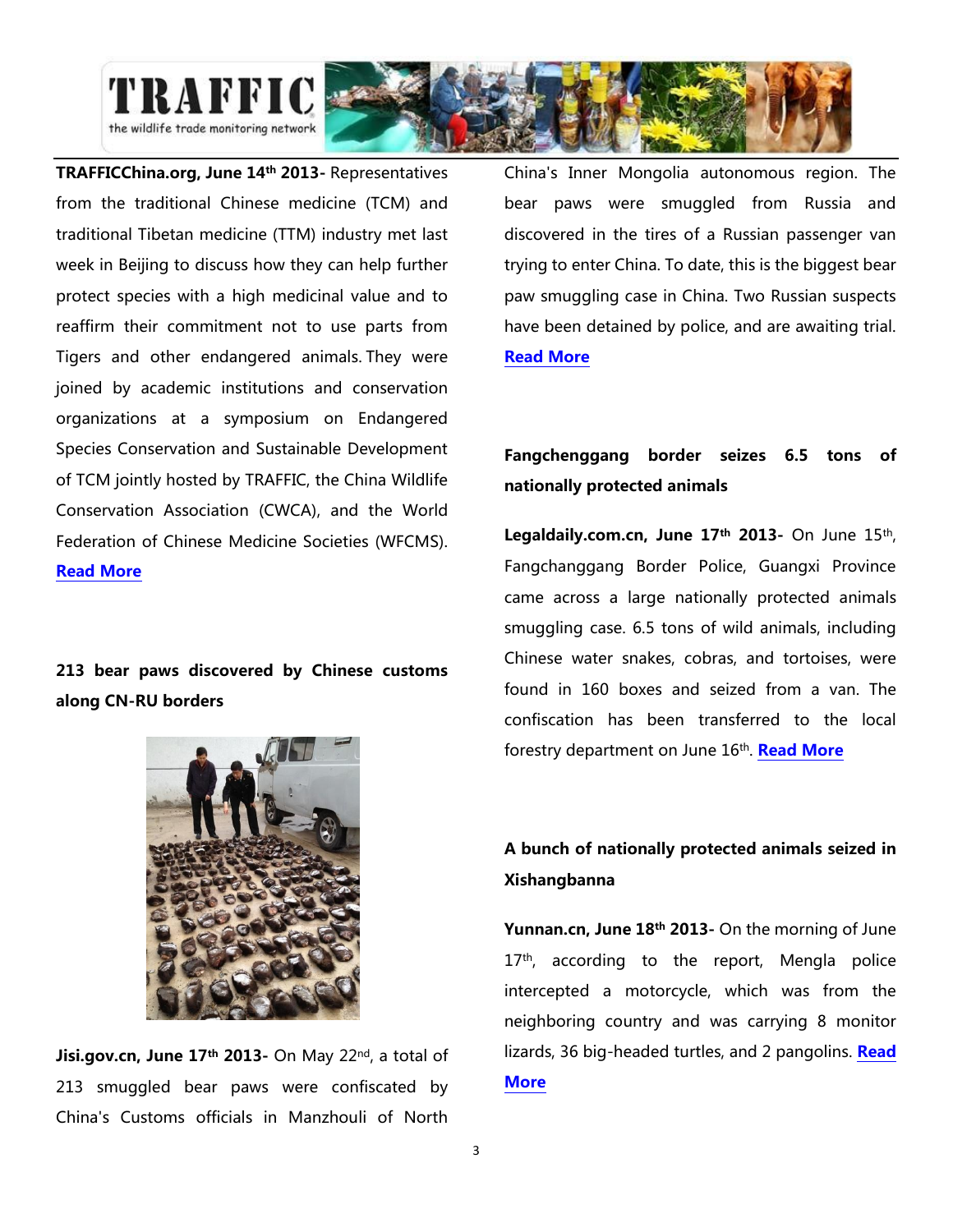

## Antique shop owner sentenced to 7 years for smuggling ivory

Jisi.gov.cn, June 19th 2013- On Jan. 23rd, the suspect Dong arrived at Pudong International Airport from Paris. The Customs uncovered 15 ivory products and 7 rhino horn products, worth CNY2,980,000 (USD473,016). On June  $18<sup>th</sup>$ , the defendant Dong argued that he took the products back for exhibition during the hearing in Shanghai First Intermediate People's Court. Finally, the suspect Dong was sentenced to 7 years in jail with a fine of CNY150,000 (USD23,810) for smuggling endangered species. [Read More](http://www.jisi.gov.cn/News/aljx/201306/20130619112152_9448.html)

Ivory and Jade items seized by Huanggang Customs



Jisi.gov.cn, June 19th 2013- On June 17th, two passengers were intercepted by the Huanggang Customs for illegally transporting 2 ivory products and a jade product. These products were hidden under the back row in the car and were in a bag. The passenger suspects claimed that they auctioned the items in other countries and regions and planned to give them to someone as gifts. The case has been transferred to the Customs' anti-smuggling department. [Read More](http://www.jisi.gov.cn/News/szsm/gd/201306/20130619091509_9441.html)

#### Xiamen Customs detects zebra skin

Xinhuanet.com, June 19th 2013- Recently, according to the Gaoqi Airport Customs of Xiamen, during routine inspection, the Customs found a zebra skin in a Chinese passenger's luggage who did not have any declaration. [Read More](http://news.xinhuanet.com/photo/2013-06/19/c_124877826.htm)

Guangdong and Hong Kong Customs jointly detects 4003.71 kg of ivories



Jisi.gov.cn, June 19<sup>th</sup> 2013- According to the information, on October 14th , Huangpu Customs conducted enforcement actions in Dongguan, Zhongshan, and Shenzhen of Guangdong Province, confiscating 291.11 kg of elephant tusks and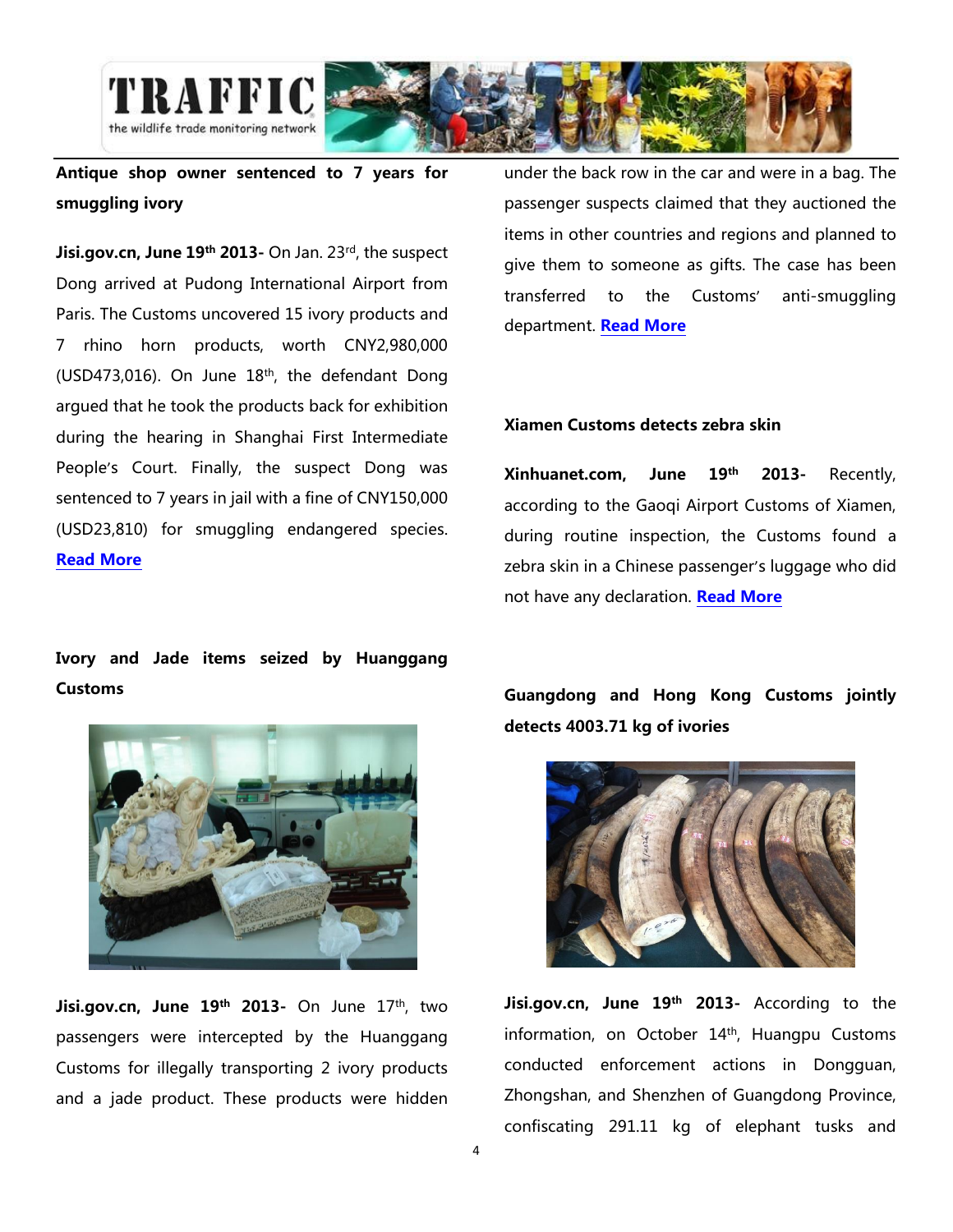

arrested 7 suspects. After that, based on Guangdong Customs' intelligence, Hong Kong Customs detected 3811.2 kg of elephant tusks and 1.4 kg of ivory products, which haven't been smuggled into Mainland China. So the Customs of Guangdong and Hong Kong confiscated a total of 4103.71kg of ivories, worth CNY170 million (USD27million). The criminals admitted that they purchased the ivories from Africa and transferred them to Hong Kong by declaring them as Red Bean or Waste Plastics. Later, they smuggled them in batches by motorboat to mainland China for sale. Now, the case has been transferred to the procuratorate. [Read More](http://www.jisi.gov.cn/News/szsm/gd/201306/20130619091509_9441.html)

#### Tianjin Customs seizes 37 ivory products



Jisi.gov.cn, June 19<sup>th</sup> 2013- Recently, the post office branch of Tianjin Customs seized 37 ivory products, weighing 349g. [Read More](http://www.jisi.gov.cn/News/aljx/201306/20130619112152_9448.html)

Guangzhou Customs seizes 11.56kg of smuggled ivory products



Customs.gov.cn, June 25<sup>th</sup> 2013- Recently, Baiyun Airport Customs seized 765 ivory products, weighing 11.56kg, which were guised as candies and hidden in a passenger's luggage. [Read More](http://www.customs.gov.cn/publish/portal0/tab39267/info434536.htm)

### The Customs seizes 28kg of pangolin scales

Qlwb.com.cn, June 25<sup>th</sup> 2013- On 6<sup>th</sup> June, Jinan Customs of Shandong Province intercepted 28 kg of pangolin scales in two foreign parcels during X-ray screening. These pangolin scales were declared as dried fruits. This is the largest smuggling case yielded by Shandong Customs in recent years. The case has been transferred to the Customs anti-smuggling department. [Read More](http://www.qlwb.com.cn/2013/0625/6233.shtml)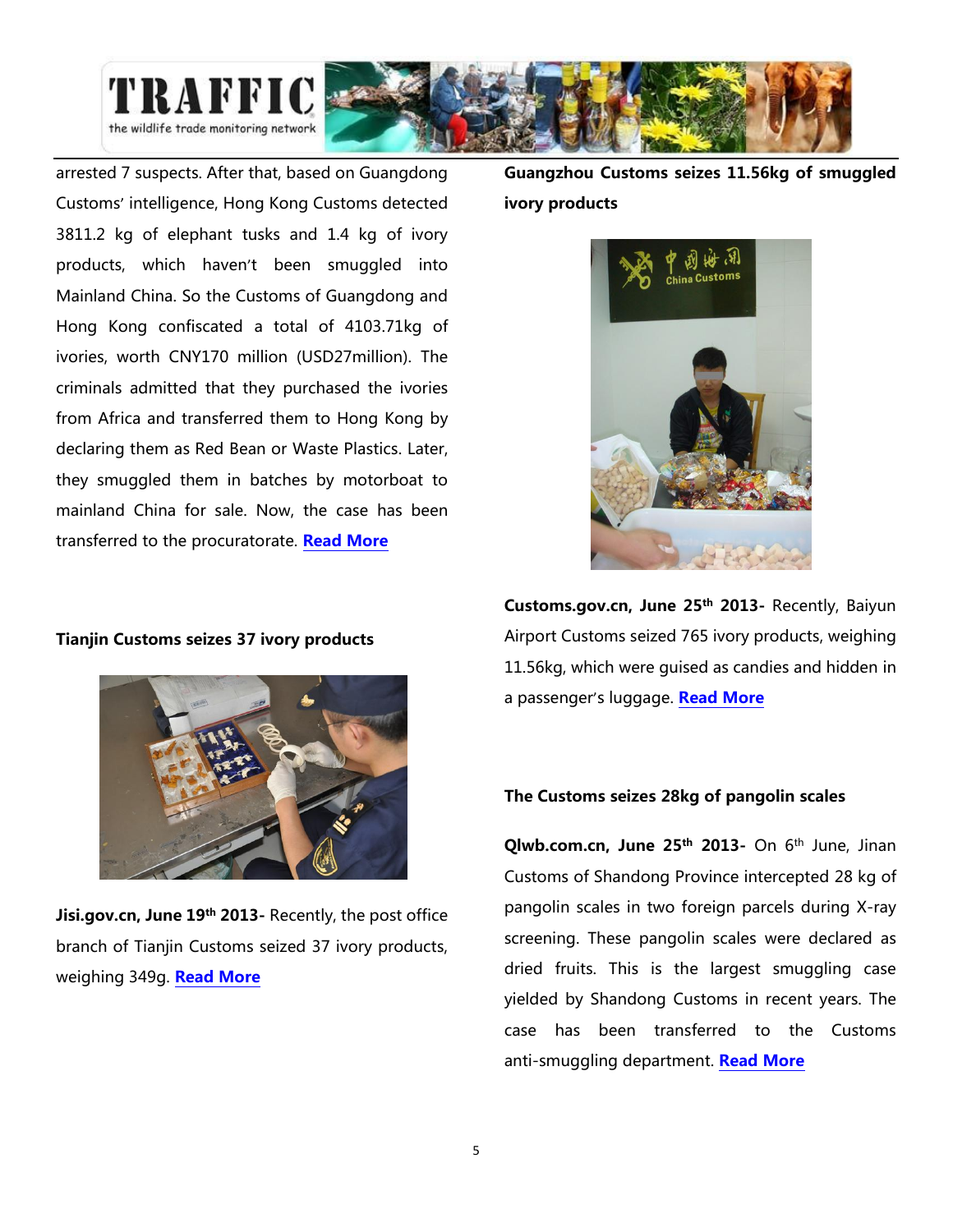

### 4 suspects detected for selling ivory products

Ptwbs.net, June 25<sup>th</sup> 2013- According to the intelligence, Xianyou Forest Police uncovered ivory products in 3 local residents' house. A total of 4 suspects Hu Xhong, Wu Xxiong, Lu Xfeng and Wu Xhui were arrested for illegally selling endangered species products. Now, the case is under further investigation. [Read More](http://www.ptwbs.net/shxw/20130625/967200055.shtml)

### Lhasa Customs intercepts 180kg of Tibetan Antelope wool

Tibetol.cn, June 28<sup>th</sup> 2013- Lhasa Customs seized 182.7kg of Tibetan antelope wool on 7<sup>th</sup> November 2012, which aimed to be smuggled out of China. In order to obtain this wool, at least 1218 Tibetan Antelopes were killed. Tibetan antelope was listed as a national first-class protected animal. [Read More](http://www.tibetol.cn/html/2013/xizangyaowen_0628/2533.html)

#### Ivory products uncovered in parcel

Xinhuanet.com, June 27th 2013- In March 2013, the suspect Wu purchased two ivory carvings from Japan. In order to escape inspection, he concealed the ivories. However, the parcel was intercepted by Suzhou Customs in the same month. According to the verification, the two ivory carvings weighed 2.79kg, worth CNY110,000 (USD17,460). [Read More](http://sz.xinhuanet.com/2013-06/27/c_116310163.htm)

## Manzhouli Customs succeeds in halting smuggling of wildlife

Xinhuanet.com, June 27th 2013-In the past ten years, Manzhouli Customs seized a good number of endangered species products, including bear paws, saiga horns, musk, wolf bodies, tiger furs, brown bear furs, and etc. Out of the many smuggling cases, 17 have been filed as criminal cases. The value of the 17 cases reach CNY4,000,000 (USD634,920). [Read More](http://www.nmg.xinhuanet.com/nmgwq/mzl/mzlyw/2013-06/27/c_116318120.htm)

### Saiga horns and leopard skins seized in Jinan



Sina.com.cn, June 28<sup>th</sup> 2013- On the evening of June 22nd, Jinan Police of Shandong Province uncovered three leopard skins (Common Leopard, Snow Leopard, and Clouded Leopard) and four Saiga horns, as well as some ivory, tiger bone, and wolf /lion teeth products from 2 people in a nearby hotel on Jingshi Street. The suspect Zheng confessed that he had been working in Zibo, Shandong Province for a decade. Meanwhile, he runs an online shop in Taobao.com for processing and selling animal products. He came to Jinan to show the leopard skins,